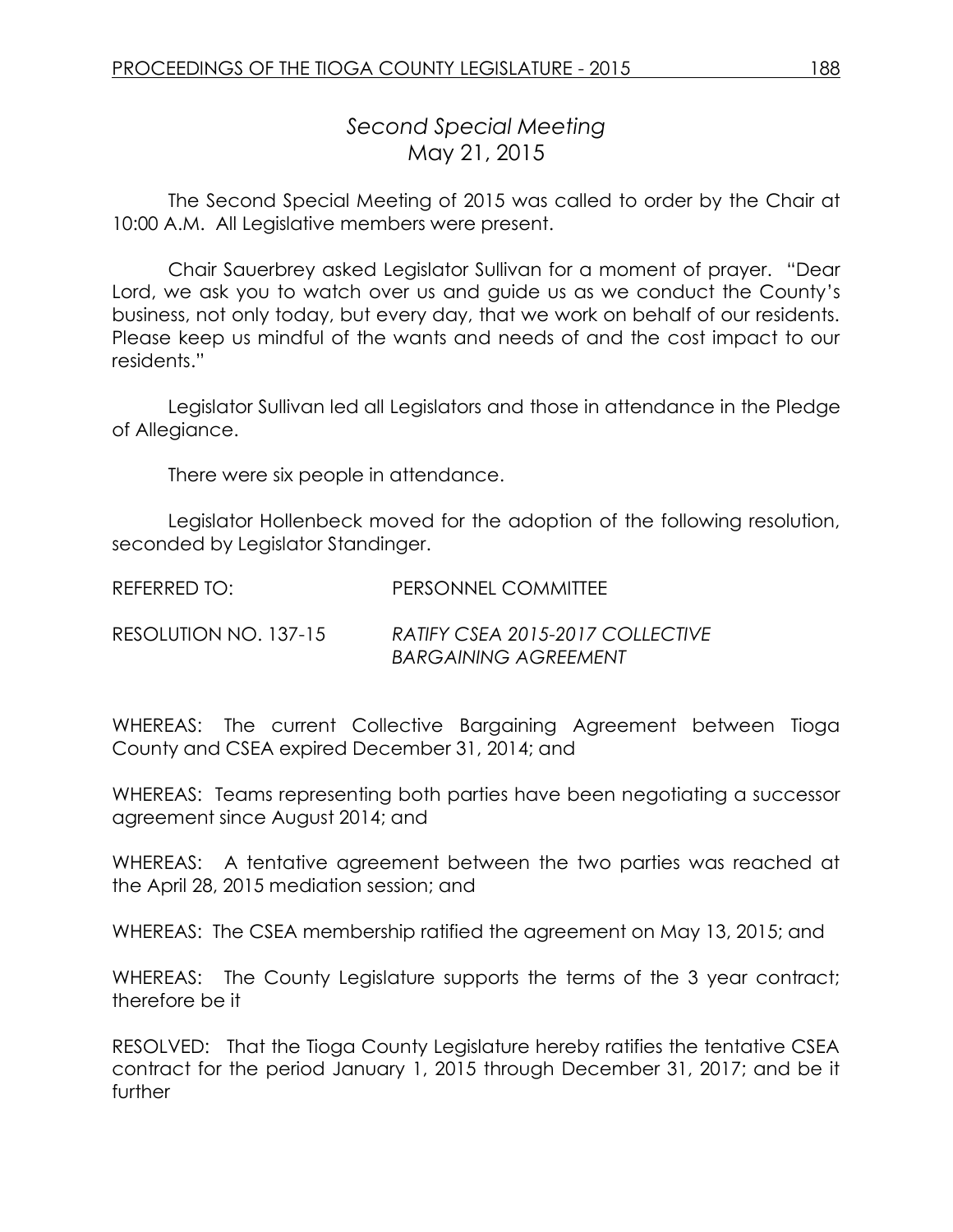RESOLVED: That the Chair of the Legislature, along with the Sheriff, is hereby authorized to sign the Agreement as a joint employer; and be it further

RESOLVED: That the Tioga County Legislature does hereby agree to implement the funds necessary to carry out the terms and provisions of said contract, upon ratification by CSEA.

ROLL CALL VOTE Yes – Legislators Weston, Case, Hollenbeck, Huttleston, Sauerbrey, Roberts, and Standinger.

No – Legislators Sullivan and Monell.

Absent – None.

RESOLUTION ADOPTED.

Legislator Sullivan moved for the adoption of the following resolution, seconded by Legislator Hollenbeck.

REFERRED TO: LEGISLATIVE WORKSESSION

RESOLUTION NO. 138-15 *AUTHORIZE PURCHASE OF SOFTWARE SYSTEM AND TRANSFER OF FUNDS (PERSONNEL)*

WHEREAS: The Personnel Department has a software system used for all civil service aspects of their work, that was purchased in 1997; and

WHEREAS: Over the past two years, the software provider has failed to provide satisfactory support services; and

WHEREAS: There is an opportunity to streamline some payroll functions between the Personnel Department and the Treasurer's Office with the introduction of the new FMAS system, but Personnel's current software is not compatible with the MUNIS system; and

WHEREAS: Personnel has found a replacement software system that is comprehensive enough to handle all civil service needs as well as compatible with MUNIS; and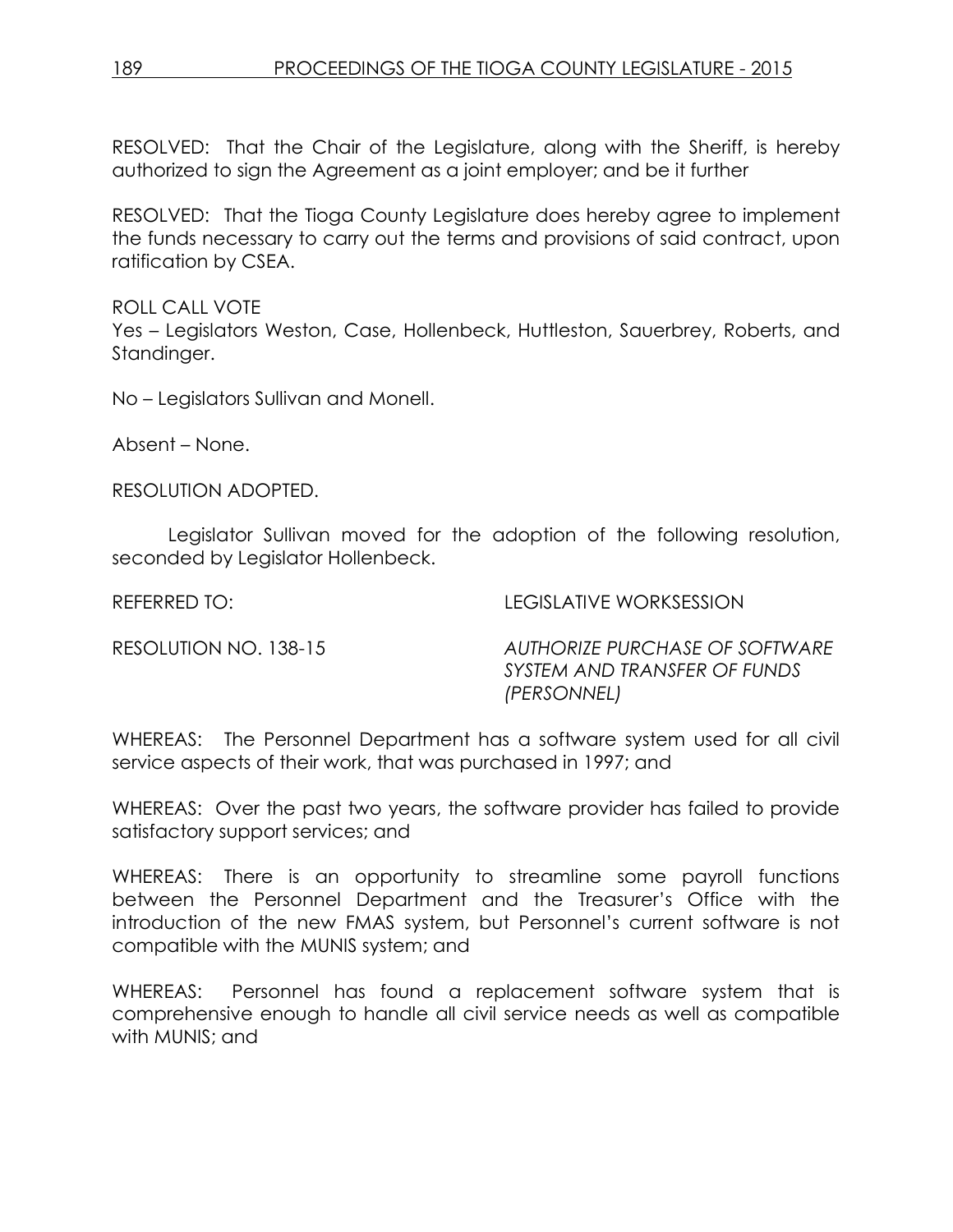WHEREAS: There is money available for the purchase and support fee for this program in the Software Reserve account since the civil service module of the MUNIS system was not purchased from Tyler; therefore be it

RESOLVED: That the Personnel Officer is hereby authorized to enter into a contract with Discover eGov – Catalog & Commerce Solutions, LLC for purchase of their Civil Service Portal, conversion of current data in PSTek and technical support thereafter; and be it further

RESOLVED: That the purchase and support costs up to \$32,000 shall be paid from the Software Reserve account H878.04; and be it further

RESOLVED: That the Tioga County Legislature authorizes the Chief Accountant/Budget Officer to transfer funds out of the Software Reserve Account H878.04 into the dedicated H1430.21-620 Personnel Software Expense to fund the purchase of the Civil Service Portal software, data conversion, and technical support thereafter through Discover eGov – Catalog & Commerce Solutions, LLC.

## ROLL CALL VOTE

Yes – Legislators Sullivan, Weston, Case, Hollenbeck, Huttleston, Monell, Sauerbrey, Roberts, and Standinger.

No – None.

Absent – None.

RESOLUTION ADOPTED.

Legislator Sullivan moved for the adoption of the following resolution, seconded by Legislator Hollenbeck.

REFERRED TO: ADMINISTRATIVE SERVICES COMMITTEE

RESOLUTION NO. 139-15 *AUTHORIZE SALARY OF DEPUTY COUNTY CLERK TEMPORARY APPOINTMENT COUNTY CLERK'S OFFICE*

WHEREAS: Legislative approval is required to authorize the salary of an appointment to a position designated as non-union; and

WHEREAS: The position of Deputy County Clerk has been vacant since May 11, 2015 and the County Clerk would like to fill this non-union position on a temporary basis due to the upcoming election for County Clerk; therefore be it